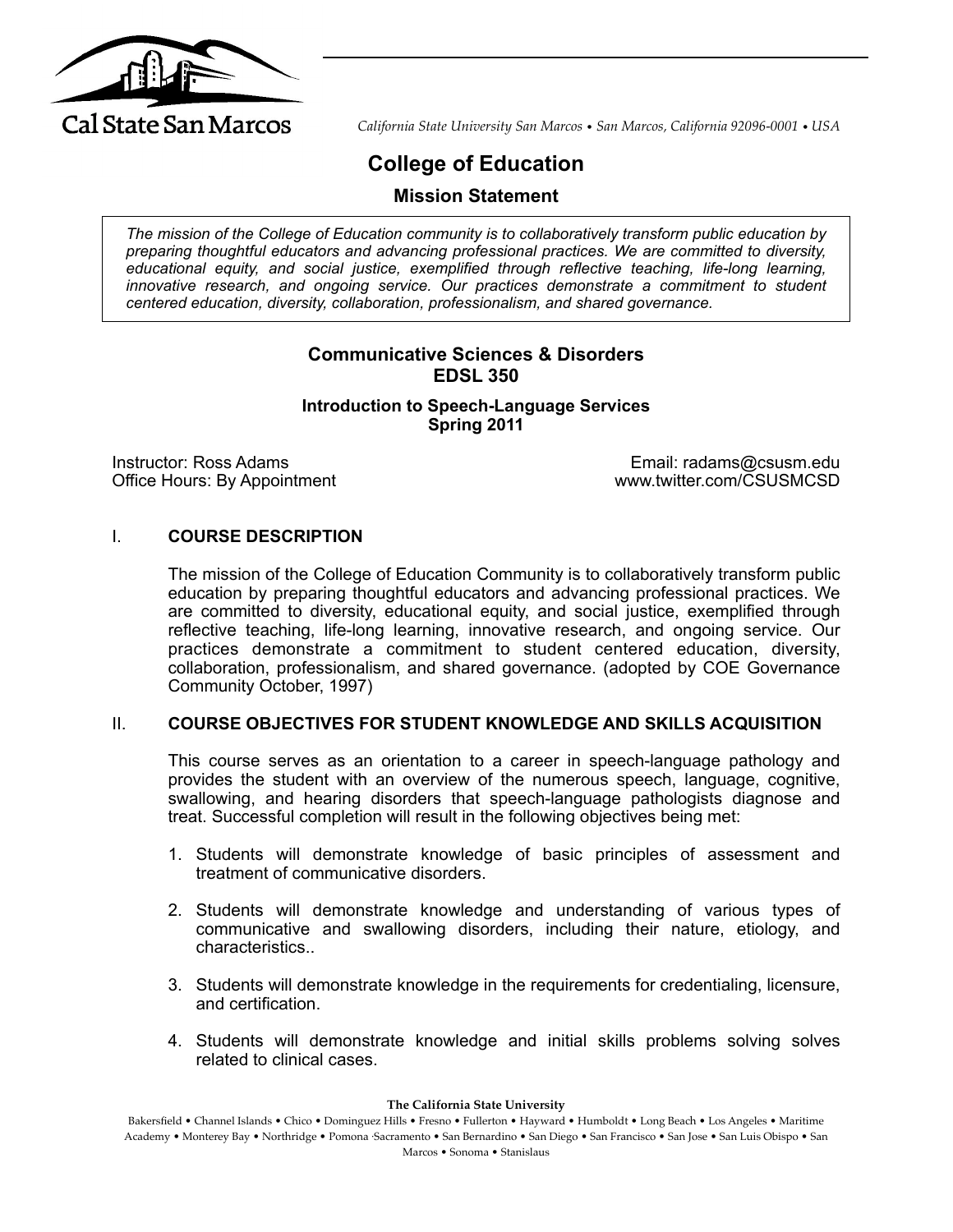#### V. **COURSE ASSIGNMENTS USED TO EVALUATE THE ABOVE OBJECTIVES:**

#### 1. Study Guide Questions (5 points/session x 10 = 50 points)

Student will work in groups to process through the information covered during each instructor- or guest-speaker-facilitated class meeting then develop at least five (5) multiple-choice study guide questions and submit those questions at the end of each session. Questions should contain primary points covered during the presentation, and answers should reflect responses that might be readily confused. Please do not use "both A & B" type responses. An example of an appropriate question would be as follows:

The cochlea is divided into three (3) separate chambers; the chamber that houses the Organ of Corti is:

- a. scala media
- b. scala tympani
- c. scala vestibuli<br>d scala nebuli
- scala nebuli

#### 2. Group Project (50 points)

Students will work in groups to present a well-researched, 30-minute presentation on one of the following populations/domains, assigned during the first week of class, which should serve as an EXTENSION of what was covered in the text and/or by the instructor/guest speaker: (25 points)

- a. Speech-sound and/or motor-speech disorders
- b. Childhood language disorders
- c. Autistic spectrum disorders
- d. Hearing loss
- e. Fluency
- f. Voice disorders
- g. Adult language disorders and/or traumatic brain injury
- h. Swallowing
- i. Literacy

Ideas for extending previously presented information might be to discuss (1) demographics of the population and how they have changed over time, (2) controversies in providing services to the population or in the give domain, (3) pioneering scholars past and present in a given area, (4) multilingual/multicultural issues related to specific disorders or domains, etc.

The 30-minute presentation must be accompanied by a five (5) page paper with a minimum of three (3) references per group member. References must be from scholarly, peer-refereed journals unless previously approved by the instructor. The following journals are a good place to start:

- American Journal of Audiology
- American Journal of Speech-Language Pathology
- Journal of Speech, Language, and Hearing Research
- Language, Speech, and Hearing Services in Schools
- Contemporary Issues in Communication Science and Disorders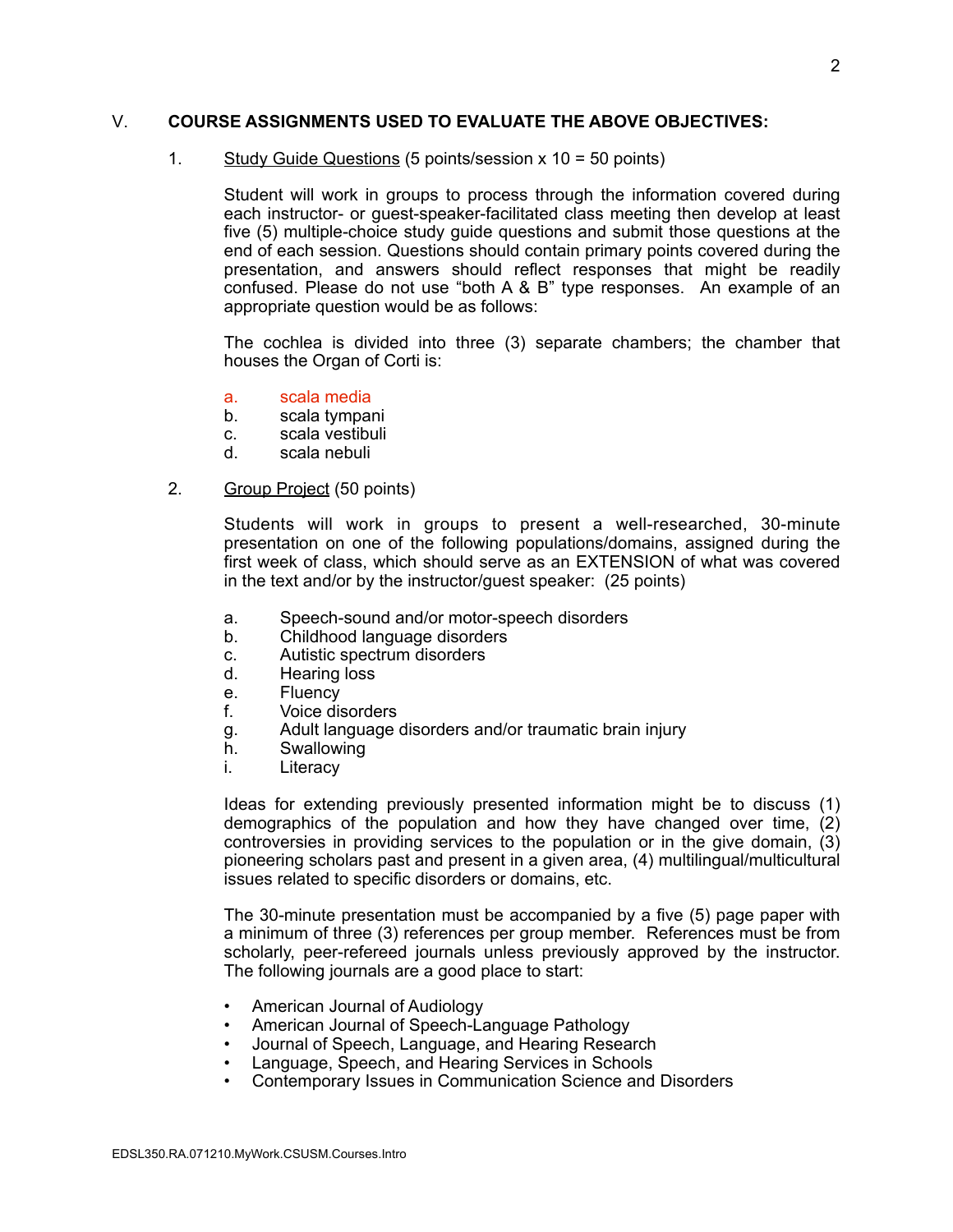#### 3. Observation and Reflection (25 points)

Each student will complete five (5) observation hours of a state-licensed/ASHAcertified speech-language pathologist providing direct services and write a reflective paper about the experience. Students must obtain verification of the hours with the clinician's signature and identifying info (i.e., ASHA and CA State licensure numbers). A form will be provided by the instructor for this purpose.

Your paper should include the following information:

- a. Name of the clinician
- b. Site of the observation and type of facility it is (e.g., school, hospital)
- c. Date and time of the observation
- d. Age and gender of client
- e. Diagnosed problem/disorder<br>f. Treatment goals (specifically
- f. Treatment goals (specifically those targeted while you observed)
- g. Procedures/treatment administered
- h. Activities used
- i. Materials used
- j. Behavior management strategies used
- k. Types of cues, feedback, and reinforcement used
- l. Progress towards goals observed
- m. Attitude of client toward therapist (and therapy in general)
- n. Significant events that struck you and why they were of interest/how they impacted you (Note: You may elaborate on this point by describing the situation that surrounded the event(s) and what occurred between clinician/client)
- o. How the overall observation augmented your learning this semester and what you will do with the information
- 4. Clinician Interview and Reflection (25 points)

Each student will interview a practicing (or recently retired) speech-language pathologist who has had at least one (1) year of experience and write a reflective paper on the the interaction. The following questions may be helpful as a start:

- a. Why did the clinician choose the field of SLP? How long have they been practicing? In what settings have they practice and what types of clients have they primarily serviced?
- b. How well did their education prepare them for the actual practice of SLP? What was most helpful, and what would have prepared them more? At what point did they really feel comfortable in their role as an SLP?
- c. How do they feel the profession has changed since the time they began to practice and has it improved or worsened? Can they give you an idea of what is better/worse?
- d. What do they see as their most important role in their work? What is their greatest skill? What is their personal philosophy on treatment?
- e. What are their greatest joys and frustrations in the field/practice of SLP?<br>f. What is one of the clinician's greatest memories about practicing?
- What is one of the clinician's greatest memories about practicing?
- g. If they could give you any words of wisdom or tidbits of advice as you embark on this career path, what would they be?
- 5. Comprehensive final examination (50 points)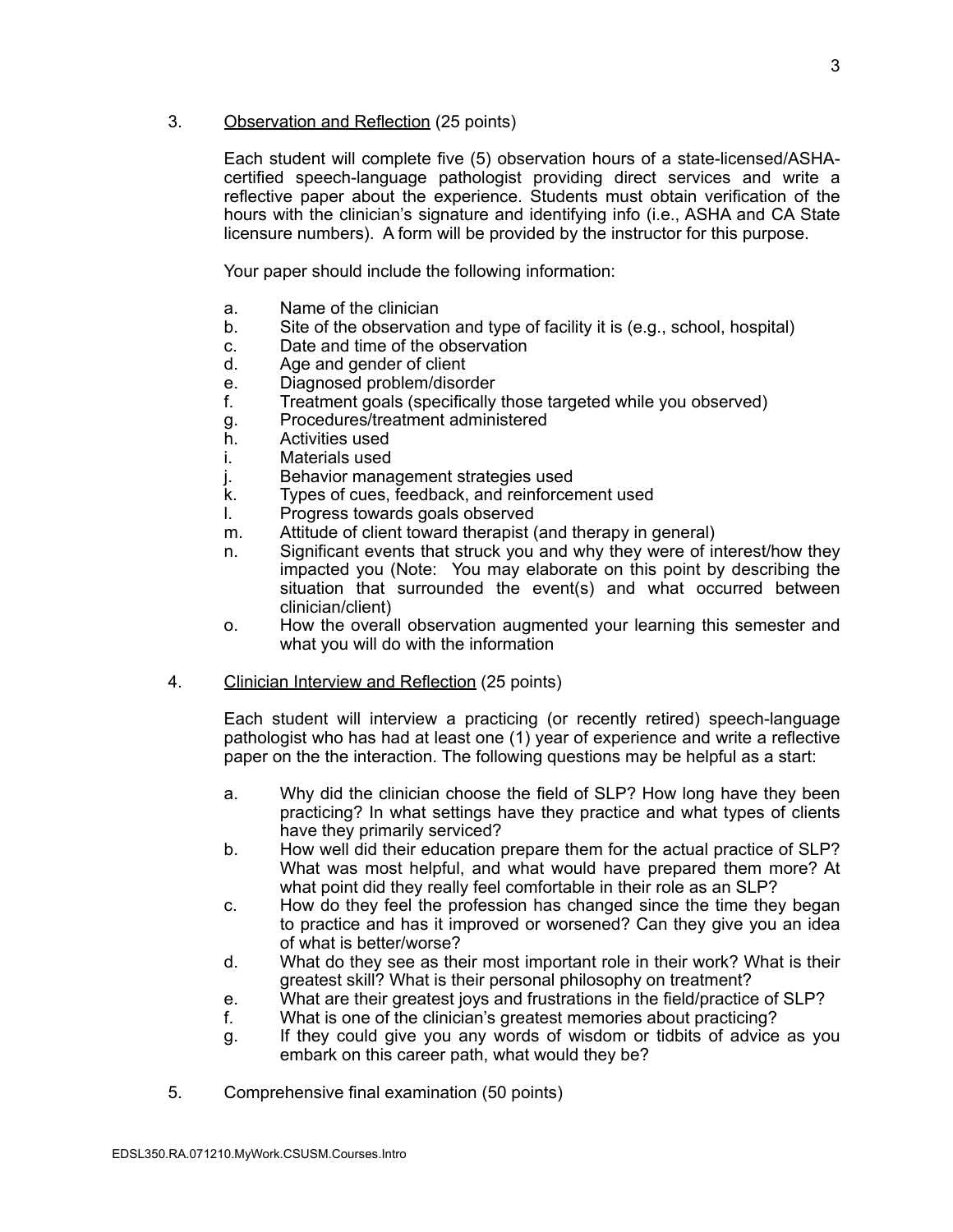#### IV. **COURSE GRADING:**

| A            | 190-200  | 46.5-50 | $23.5 - 25$ |
|--------------|----------|---------|-------------|
| A-           | 180-1894 | 45      | 22.5        |
| $B+$         | 174-179  | 43.5    | 22          |
| B            | 166-173  | 41.5    | 21          |
| B-           | 160-165  | 40      | 20          |
| $C+$         | 154-159  | 38.5    | 19.5        |
| $\mathsf{C}$ | 146-153  | 36.5    | 18.5        |
| $C-$         | 140-145  | 35      | 17.5        |
| D+           | 134-139  | 34      | 17          |
| D            | 126-133  | 32      | 16          |
| D-           | 120-125  | 30      | 15          |

**Submission Schedule:** Work submitted late, but within one week of the due date will be reduced by one letter grade. Work received over one week late receives **no credit**.

**Grading Emphasis:** Each written assignment will be graded approximately 80% on content (detail, logic, synthesis of information, depth of analysis, etc.), and 20% on mechanics (grammar, syntax, spelling, format, uniformity of citation, etc.).

#### **V. REQUIRED TEXT(S):**

Haynes, WIlliam, Moran, Michael, & Pindzola, Rebekah (2012). *Communication Disorders in Educational and Medical Settings: An Introduction for Speech-Language Pathologists, Educators, and Health Professionals.* Sudbury, MA: Jones & Bartlett Learning.

#### **VI. RECOMMENDED TEXT(S):**

N/A

#### **VII. COURSE OUTLINE:**

As a number of guest speakers are being invited to present to the class, the outline is dynamic and subject to change due to speaker availability. See the Cougar Course container for the course for the most up-to-date information regarding week-to-week topics and reading assignments.

#### **VIII. PROFESSIONAL AND ADMINISTRATIVE REQUIREMENTS**

1. "Person-first" language (e.g., "student with specific language impairment" rather than "language-impaired student"; "Johnny who presents with Down syndrome" rather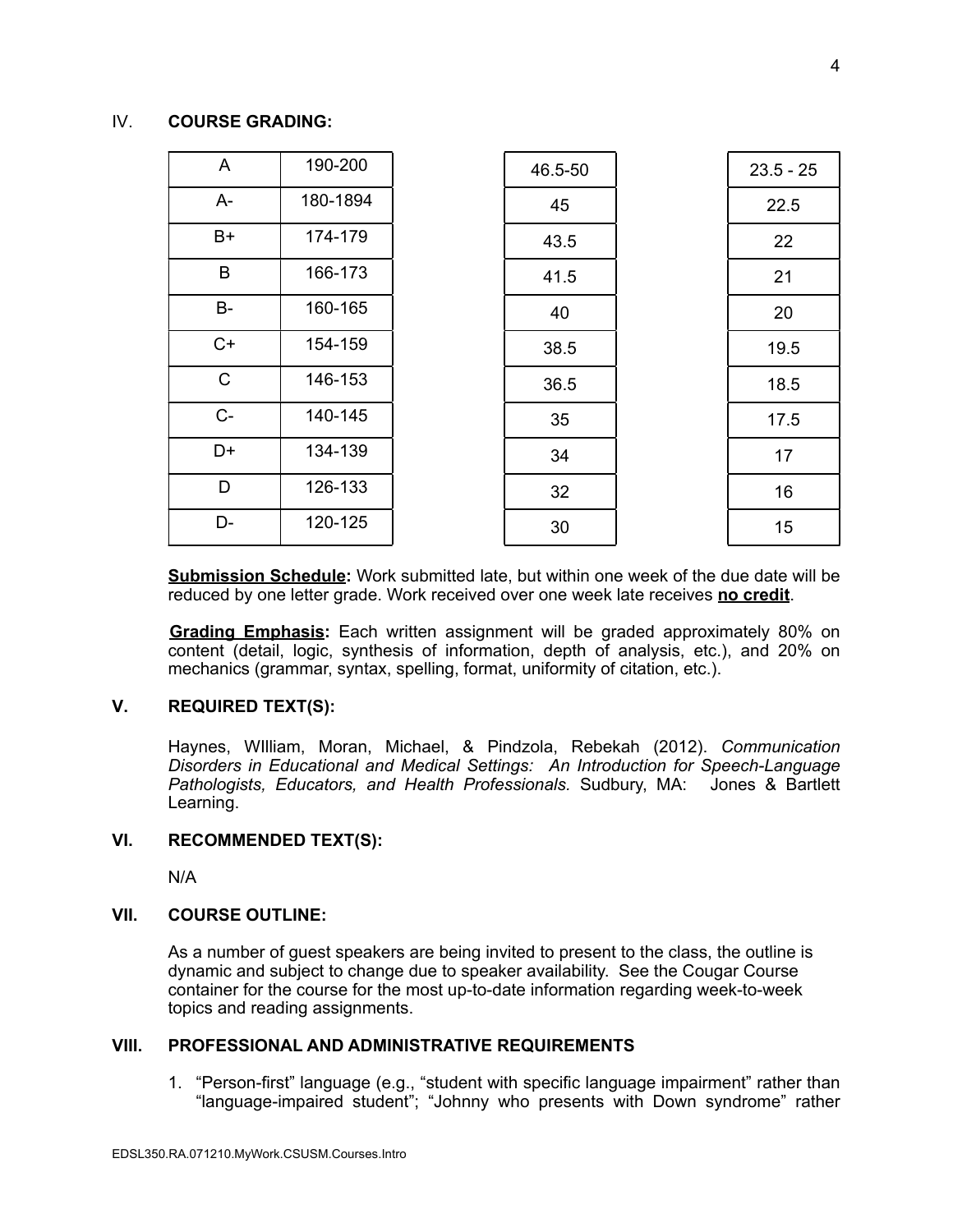than "my Down syndrome student") must be used throughout all written and oral assignments and discussions.

- 2. Word process all written documents. Keep an electronic copy of all of your work. You will want these for your records and for potential future use as professional portfolio entries.
- 3. Complete and hand in all assignments on the due dates for full credit. If you have extraordinary circumstances that impact completion of your assignments, please inform the instructor(s). Any time that you have questions or concerns, please contact the instructor(s) immediately.
- 4. Participate actively in class discussions and group activities and demonstrate positive interpersonal skills with classmates, the instructors, and guests.
- 5. Collaborative teams of four (4) will be assigned by the instructor from among the members of the class. Document the members of your team below and enlist their support to ensure you receive handouts and information if you miss class.

| Name  | Email |  |
|-------|-------|--|
| Phone | Other |  |
| Name  | Email |  |
| Phone | Other |  |
| Name  | Email |  |
| Phone | Other |  |

## **IX. COLLEGE of EDUCATION ATTENDANCE POLICY**

Due to the dynamic and interactive nature of courses in this field, all students are expected to attend all classes and participate actively. At a minimum, students must attend more than 80% of class time, or s/he **may not receive a passing grade** for the course at the discretion of the instructor. Individual instructors may adopt more stringent attendance requirements. Should the student have extenuating circumstances, s/he should contact the instructor as soon as possible. *(Adopted by the CoE Governance Community, December, 1997).*

#### **Attendance and Participation for this course:**

The course deals with complex material processed in a variety of ways. Structured interactions, group processes, oral presentations, guided discussion of readings, and development of assessment and treatment skills are the norm. **Students are expected to have read assigned materials by the date indicated in the syllabus, and should be prepared to discuss readings individually or in variously structured groups.** The degree of your engagement in these processes forms the basis for points assigned. Due to the fast paced and highly interactive nature of the course, regular attendance and full participation are expected: teaching and learning is difficult (if not impossible) if one is not present for and engaged in the process. Therefore, the above College Attendance Policy is amplified as follows: 1. Missing more than two (2) class meetings will result in